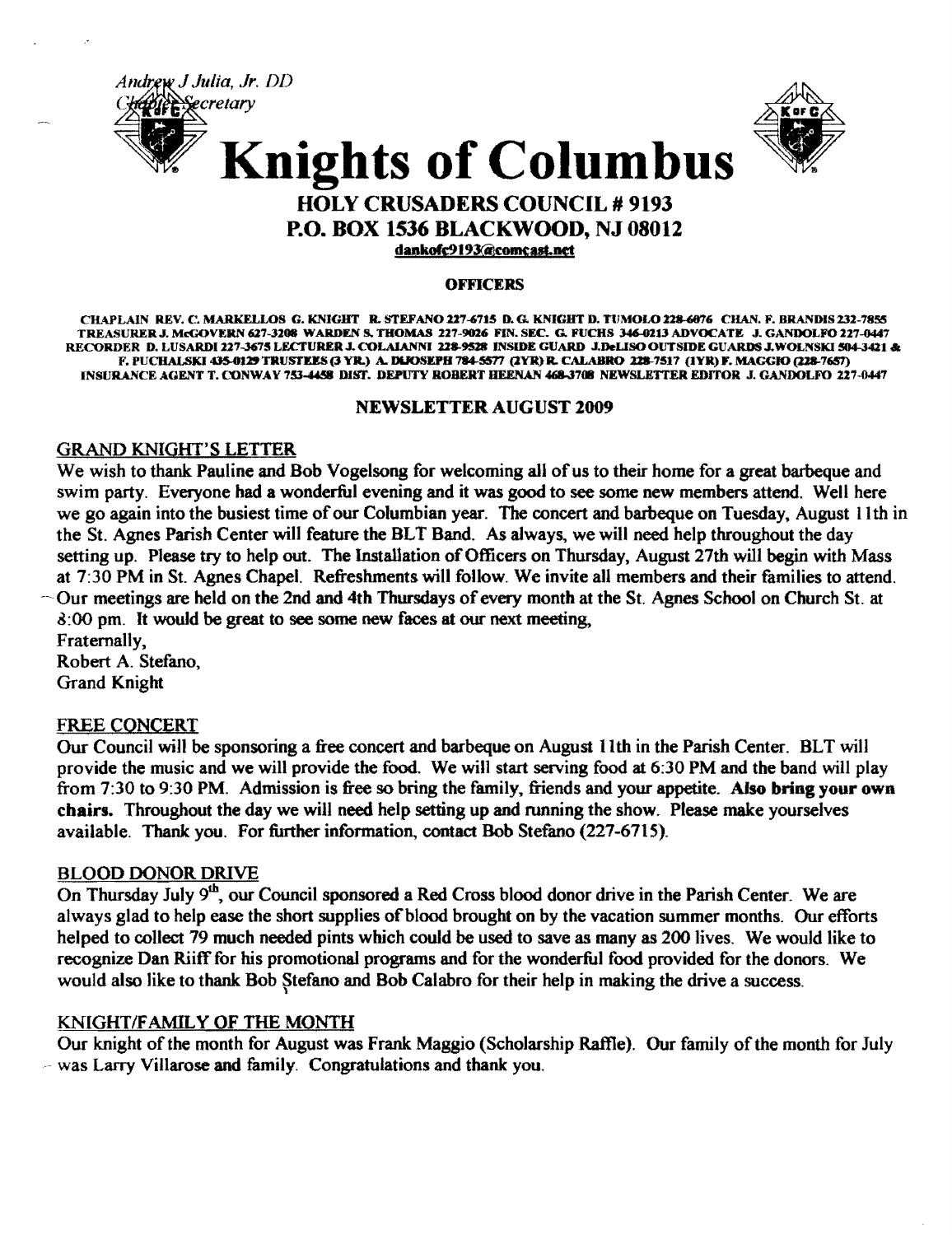## RETARDED CITIZENS FUNDS DISTRIBUTION

Members of our Council delivered 3 checks, each in the amount of \$1,004 to St. John of God, Assn. of Retarded Citizens and the Occupational Center of Camden County. This completed another successful charitable fund raiser by our Council. Again we thank Bob Vogelsong for his direction.

#### KNIGHTS OF COLUMBUS INSURANCE

The purpose of this column is to encourage you to meet with me, your Knights of Columbus agent before the end of the summer. Whether or not you have life insurance with the Order, I'll be happy to meet with you and make sure your coverage continues to meet your needs and goals. If you've had any life changes since you last bought a policy (new home, new child, new job, etc.), chances are your life insurance needs to be updated. I'll work with you to make sure you have the coverage you need at a price you can afford. Call me to set up an appointment. When we meet, you'll discover that time spent with your Knights of Columbus agent is time well-spent. But, make the call today. Because summer is not only busy, it's also coming to an end. Tom Conway, FICF Field Agent

(856) 753-4458

#### (K)NIGHTS AT THE BALLPARK

Dan Riff (228-0334) is now taking reservations for our August  $21<sup>st</sup>$  baseball outing with the Riversharks. Tickets are \$12 and includes admission to the ballpark, bus transportation, and snacks. The bus will leave from the St. Agnes Church parking lot at 5:45 PM. This is a good deal and tickets go fast, so see Brother Dan and make your reservation.

#### INSTALLATION OF OFFICERS

Our Council will install the officers for the new Columbian Year on Thursday, August  $27<sup>th</sup>$  in the St. Agnes Chapel. The ceremonies will begin with Mass at 7:30 PM, followed by the installation by our District Deputy. All officers are expected to at the Chapel at 7:00 PM for a short rehearsal. Family members are welcome and refreshments will

follow. There will be no Council meeting on this date.

#### CRAB FEAST

On Sept.  $19<sup>th</sup>$ , we will host our annual crab feast in the Parish Center. Once again, Dan Riiff will travel to Maryland and provide all the No. I Blue Claws you can eat, steamed and seasoned to perfection, served with spaghetti and clams, hot dogs beer and soda., etc. Tickets are \$35. This is a good time and it has been growing every year, so get on board. See Dan Riiff(228-0334) for tickets.

#### FIRST FRIDAY ADORATION

Exposition of the Blessed Sacrament will take place in the St. Agnes Chapel on First Friday, August 7th, following the 9:00 AM Mass, continue until 7:00 PM and close with Benediction at 7:00 PM. We are committed to "watch" in half-hour shifts throughout the day. Please try to stop in during the day to spend some time with the Lord.

## COMING ATTRACTIONS

October  $9<sup>th</sup>$  Third Degree (Parish Center)

#### FOURTH DEGREE NEWS

We are still collecting used clothing and personal items for Veterans Haven. Veterans Haven is a rehabilitation center for veterans. Contact Barry Start (384-5884) for a full list of needed items. The Bishop Schad Assembly meets on the third Wednesday 8:00 PM. Church Street.

#### IMPORTANT DATES

Aug. 6 Officers Meeting (8 PM Church St.) Aug. 7 First Friday (St. Agnes Chapel) Aug. 11 Summer Barbeque-Concert (6:30 PM Parish Center) Aug. 13 Council Meeting (8 PM Church St.) Aug. 21 (K)Nights at the Ballpark (Campbell Field) Aug. 27 Installation of Officers (St. Agnes Chapel) Sept. 3 Officers Meeting (8 PM Church St.) Sept. 4 First Friday (St. Agnes Chapel) Sept. 10 Council Meeting (8 PM Church St.) Sept. 19 Crab Feast (parish Center) Sept. 24 Council Meeting (8 PM Church St.)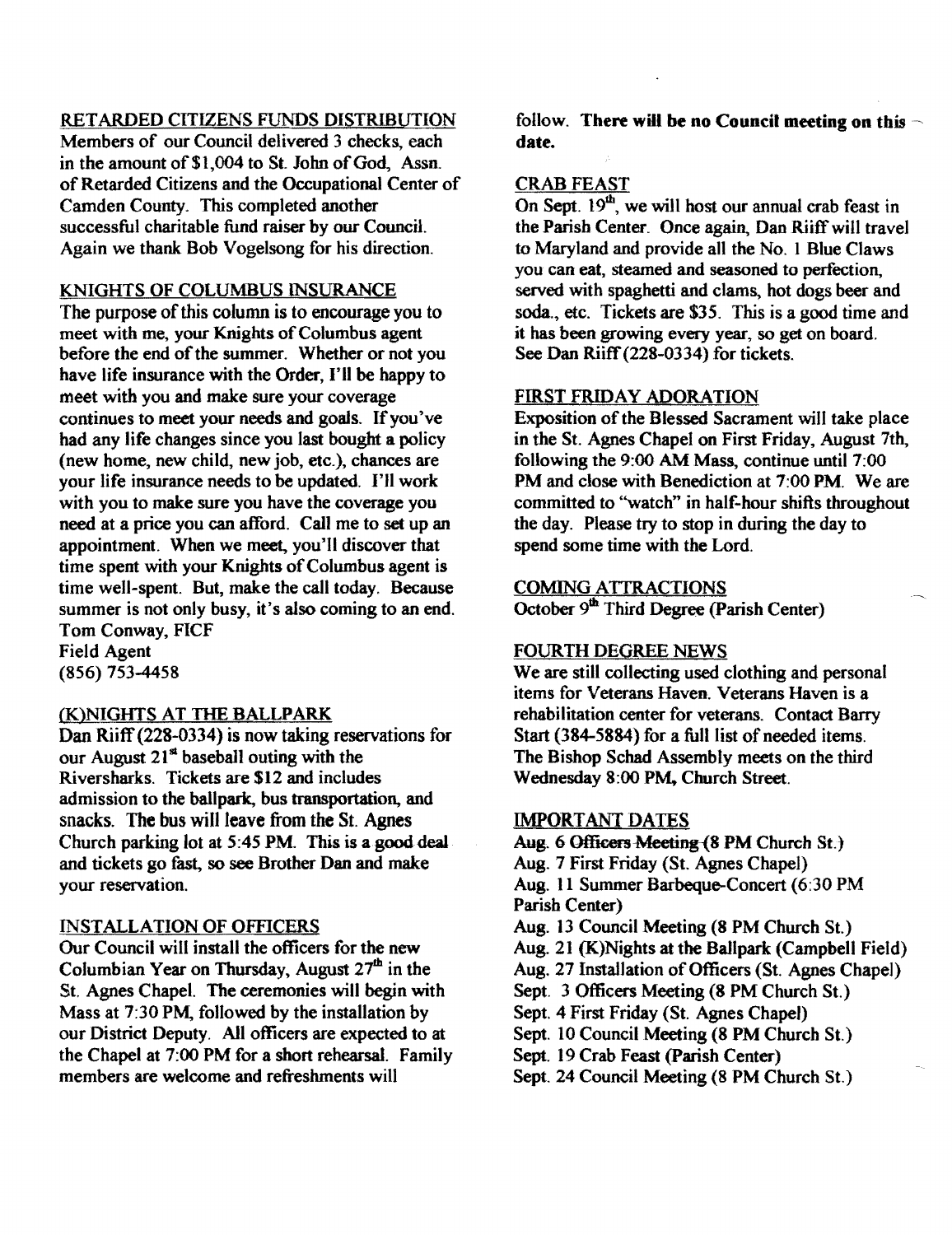## AUGUST BIRTHDAYS AND ANNIVERSARIES

The following members or members of their families will celebrate their birthdays this month: Frank Accardo, Paul Chatburn. Americo Cioci, Tom Conway, Anthony Dandrea, Bob Enos, Michael Frain, Ken pfafman, Robert Galasso, Jacob Ganz, Anthony Infanti., Robert Merkl, John Milligan, Mrs. Kathleen Mikos, John Pagano, Mrs. Debbie Pascale, Mrs. Shirley Puchalski., Frank Rotonta, Donald Ruscitelli, Gerald Straub, Frank Talarico, Dennis Westfall, Matthew Whelan and Carmen Valentino.

The following members will celebrate their anniversaries: Mr.& Mrs. Ernie Aukerman, Mr.& Mrs John Berstecher, Mr.& Mrs. Francisco Olaya, Mr.& Mrs. Frank Puchalski, and Mr.& Mrs. Bob Vogelsong. CONGRATULATIONS!

If we missed someone please contact John Gandolfo (227-0447) or gandy@comcast.net.

# FREE CONCERT TUESDAY AUGUST 11th ST. AGNES PARISH CENTER

# ENJOYAN EVENING WITH THE BLT BAND FROM 7:30 TO 9:30 PM



FREE BARBEQUE AND SOFT DRINKS STARTING AT 6:30 PM. ALL ARE WELCOME SO BRING THE WHOLE FAMILY AND ALL YOUR FRIENDS (ALSO BRING YOUR OWN CHAIR)